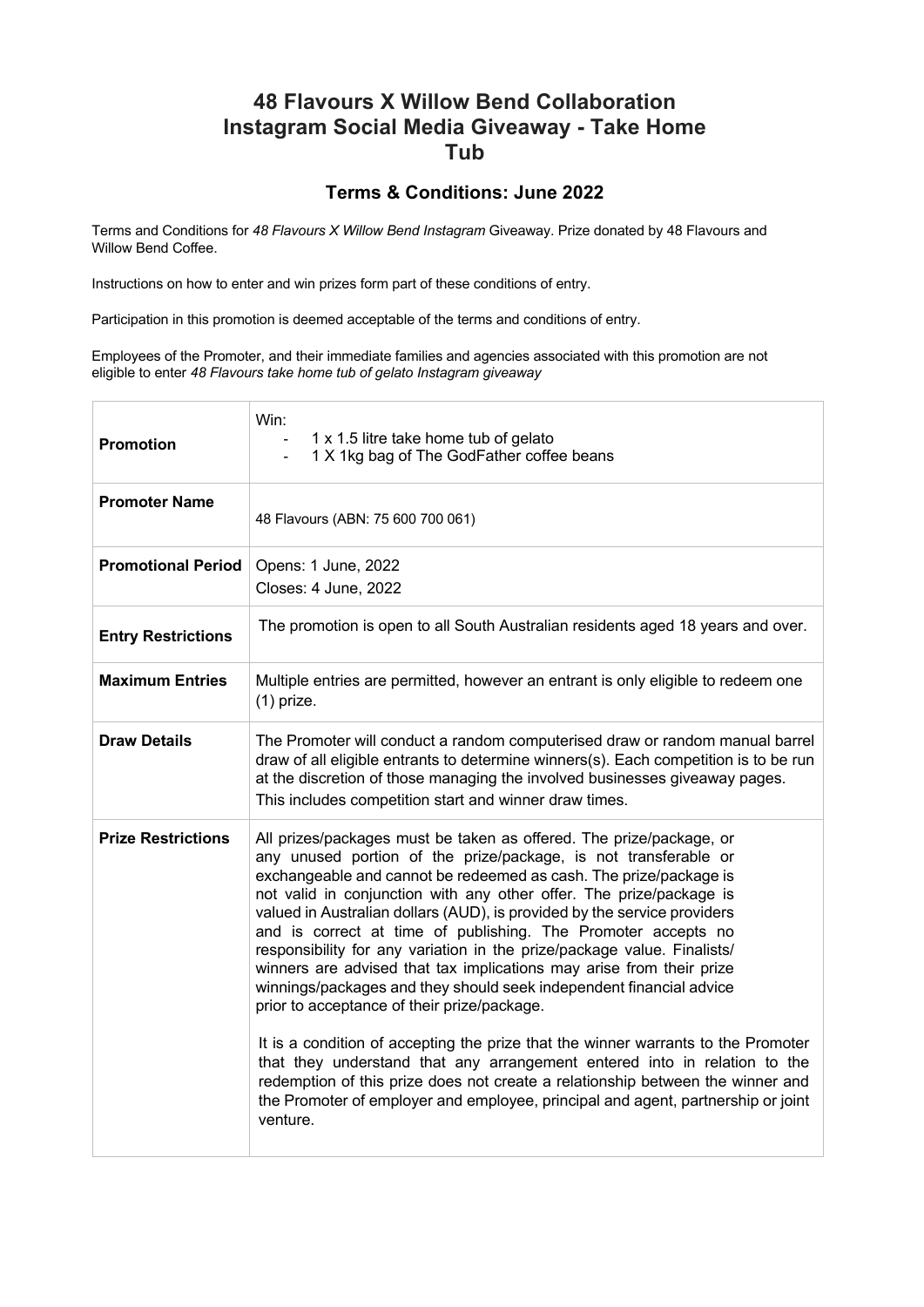| <b>Notification of</b>     | The winner will be notified via Instagram stories and direct message or any other                           |
|----------------------------|-------------------------------------------------------------------------------------------------------------|
| <b>Winners</b>             | means the Promoter seems necessary.                                                                         |
| <b>Publication Details</b> | Entrants must be willing to have their name published on involved businesses<br>social media pages.         |
| <b>Prize Claim Details</b> | Confirmation of the prize will be sent via email and prize vouchers must be<br>redeemed by the winner only. |
| <b>Unclaimed Prize</b>     | If a prize is unclaimed, the Promoter reserves the right to re-award the prize in                           |
| <b>Arrangements</b>        | accordance with these Conditions of Entry.                                                                  |

## **CONDITIONS OF ENTRY:**

| 1              | Follow each businesses Instagram or Facebook page and comment on the individual promotion<br>post. Winners are picked at random with an online generator.                                                                                                                                                                                                                                                          |
|----------------|--------------------------------------------------------------------------------------------------------------------------------------------------------------------------------------------------------------------------------------------------------------------------------------------------------------------------------------------------------------------------------------------------------------------|
| $\overline{2}$ | Entrants must be following 48 Flavours and Willow Bend Coffee Instagram and tag a friend in the<br>comments to be eligible to win.                                                                                                                                                                                                                                                                                 |
| 3              | The winner of this competition will be chosen at random. Entrants will be asked for their full name,<br>contact phone number and email being chosen as the winner - this will be provided to 48 Flavours<br>and Willow Bend Coffee.                                                                                                                                                                                |
| 4              | The Promoter acknowledges that this promotion is not sponsored, endorsed or administered by, or<br>associated with Instagram or Facebook.                                                                                                                                                                                                                                                                          |
| 5              | Each Entrant and the Promoter both wholly releases Instagram or Facebook from all liability<br>except that which cannot be excluded by law (including negligence) for any personal injury; or any<br>loss or damage (including loss of opportunity); whether direct, indirect, special or consequential,<br>arising in any way out of the promotion.                                                               |
| 6              | The Promoter will not be responsible for any late, lost, misdirected entries, or incomplete or<br>incorrect entrant's contact details. Incomplete, illegible, incorrect and incomprehensible entries will<br>be deemed invalid and will not be included in the judging. All entries are deemed to be received at<br>the time of receipt into the promotional database NOT the time of transmission by the entrant. |
| 7              | Entries not completed in accordance with the rules and conditions or received after the closing<br>date will not be considered valid and will not be included in the draw. Indecipherable or<br>incomplete entries will be deemed invalid. The Promoter's decision in relation to any aspect of the<br>competition is final and binding on every person who enters. No correspondence will be entered<br>into.     |